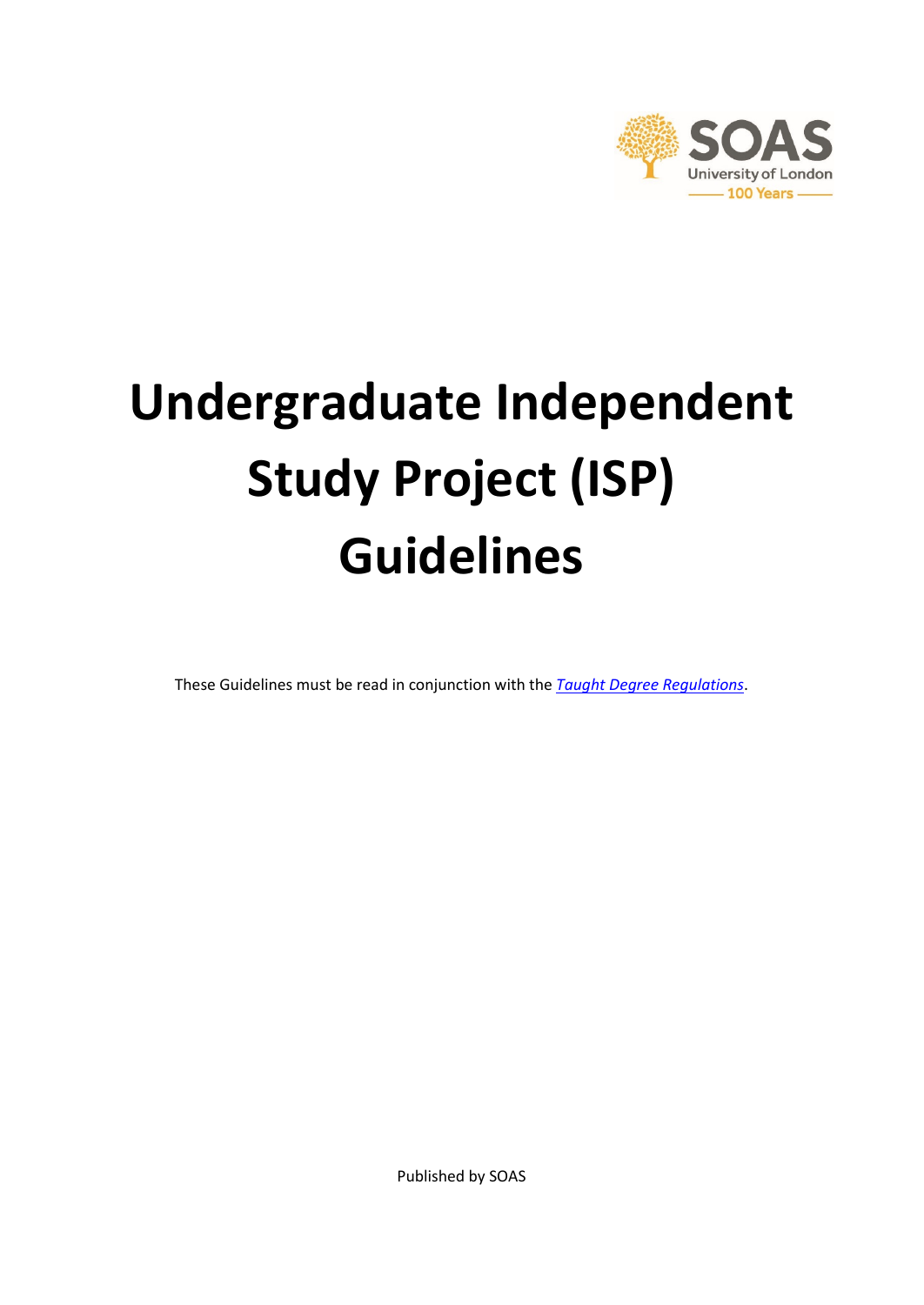## **Contents**

<span id="page-1-0"></span>

| 1.1 |                                                                                             |  |
|-----|---------------------------------------------------------------------------------------------|--|
| 1.2 |                                                                                             |  |
| 1.3 |                                                                                             |  |
| 2.  |                                                                                             |  |
| 2.1 |                                                                                             |  |
| 2.2 | Timetable and procedure for approval of ISP topic and title, and appointment of supervisor3 |  |
| 2.3 |                                                                                             |  |
| 2.4 |                                                                                             |  |
| 2.5 |                                                                                             |  |
| 3.  |                                                                                             |  |
| 3.1 |                                                                                             |  |
| 3.2 |                                                                                             |  |
| 3.3 |                                                                                             |  |
| 3.4 |                                                                                             |  |
| 3.5 |                                                                                             |  |
| 3.6 |                                                                                             |  |
| 3.7 |                                                                                             |  |
| 4.  |                                                                                             |  |
| 4.1 |                                                                                             |  |
| 4.2 |                                                                                             |  |
| 4.3 |                                                                                             |  |
| 4.4 |                                                                                             |  |
| 4.5 |                                                                                             |  |
| 4.6 |                                                                                             |  |
| 5.  |                                                                                             |  |
| 5.1 |                                                                                             |  |
| 5.2 |                                                                                             |  |
| 5.3 |                                                                                             |  |
| 5.4 |                                                                                             |  |
| 5.5 |                                                                                             |  |
| 6.  |                                                                                             |  |
| 6.1 |                                                                                             |  |
| 6.2 |                                                                                             |  |
| 6.3 |                                                                                             |  |
| 7.  |                                                                                             |  |
| 7.1 |                                                                                             |  |
| 7.2 |                                                                                             |  |
| 7.3 |                                                                                             |  |
| 7.4 |                                                                                             |  |
| 7.5 |                                                                                             |  |
| 7.6 |                                                                                             |  |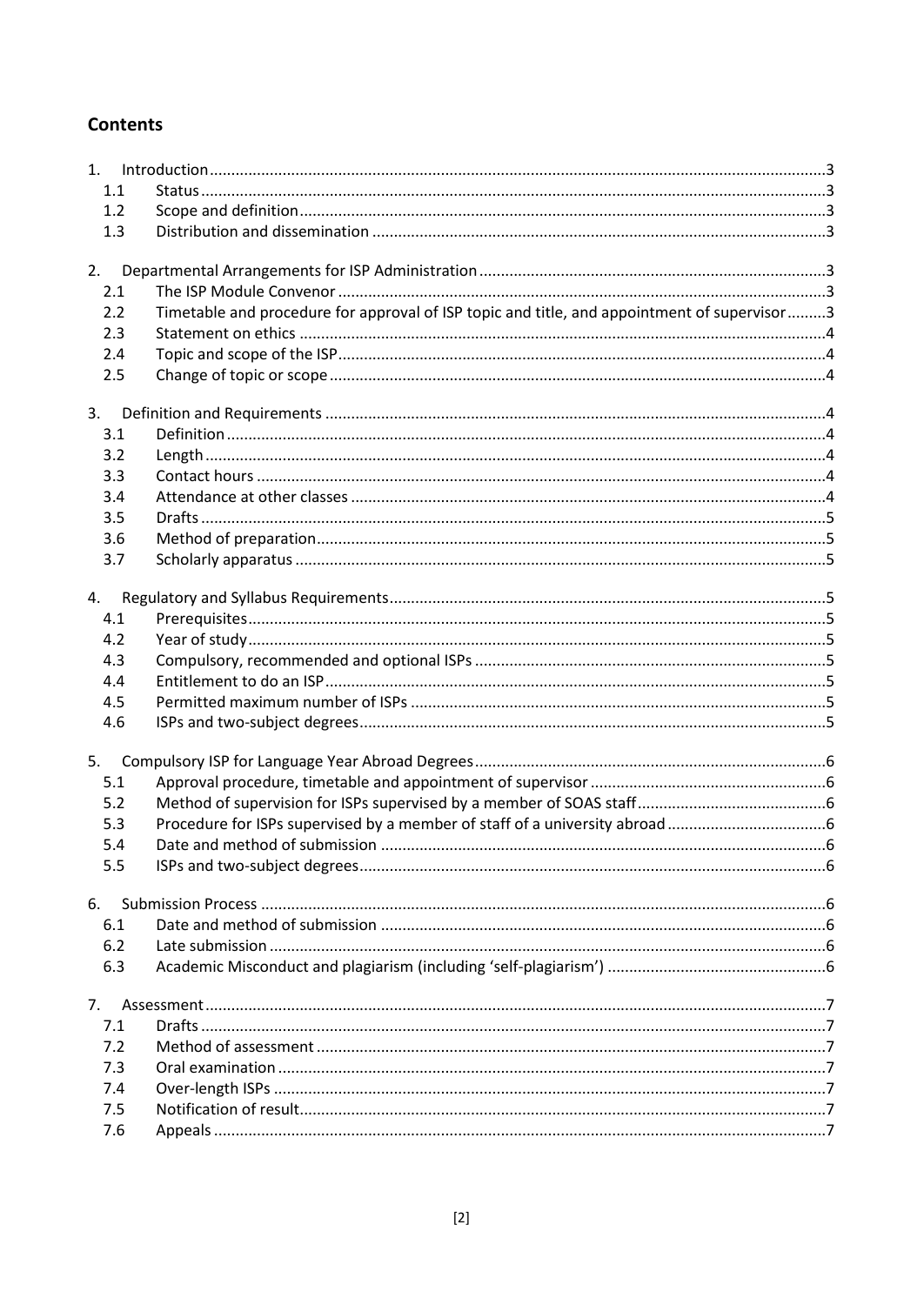## **1. Introduction**

#### <span id="page-2-0"></span>**1.1 Status**

It is recommended that this guidance be adopted by Heads of Departments and Chairs of Sub-Boards of Examiners. The guidance does not have the force of regulation (except where it quotes regulations), but it sets out best practice.

### <span id="page-2-1"></span>**1.2 Scope and definition**

This guidance sets out the minimum provisions. There may be departmental requirements in addition. An Independent Study Project (ISP) is defined as a 30-credit undergraduate module which is examined by one substantive piece of writing of up to 10,000 words. Some sections of the guidance also apply to 15-credit Extended Essay modules, and to 30-credit modules assessed by several essays. The guidance should also apply to modules that fulfil the same function as ISP modules though with different nomenclature (e.g. "UG Dissertation").

#### <span id="page-2-2"></span>**1.3 Distribution and dissemination**

Departmental variations from this guidance and particular departmental or subject requirements should be included in the module information on the website and on Moodle. The ISP Module Convenor should ensure that students doing an ISP, their supervisors, and the visiting examiners are all made aware of the provisions of the guidance and departmental variations from it.

## <span id="page-2-3"></span>**2. Departmental Arrangements for ISP Administration**

#### <span id="page-2-4"></span>**2.1 The ISP Module Convenor**

The administration of ISPs within departments is the responsibility of the ISP Module Convenor.

<span id="page-2-5"></span>**2.2 Timetable and procedure for approval of ISP topic and title, and appointment of supervisor** Students are strongly advised to start their planning for an ISP in Term 2 of the preceding academic year, and should discuss their ideas at an early stage with their ISP Module Convenor. There is very little time at the start of Term 1 for the necessary steps in the approval procedure to be carried out.

Students wishing to do an ISP must submit to the ISP Module Convenor in the department of the ISP a working title and a synopsis of 300-500 words of the proposed topic of the ISP. It must not be assumed that all proposals will be automatically approved. The ISP Module Convenor should check that any necessary pre-requisite requirements have been met (see section 4.1). Where an ISP forms an optional part of the programme, there is no right for a student to do an ISP (see section 4.4).

If, after appropriate consultation, the ISP Module Convenor approves the topic in outline, the ISP Module Convenor will nominate a supervisor for the ISP. The supervisor will normally be from the ISP Module Convenor's own department, although occasionally a supervisor from another department may be more appropriate, subject to the agreement of the member of staff concerned and his or her Head of Department and the ISP Module Convenor.

The supervisor will then consider the title and synopsis in detail (see also section 2.3 and 2.4) and, if acceptable, approve them no later than the deadline for module sign-up.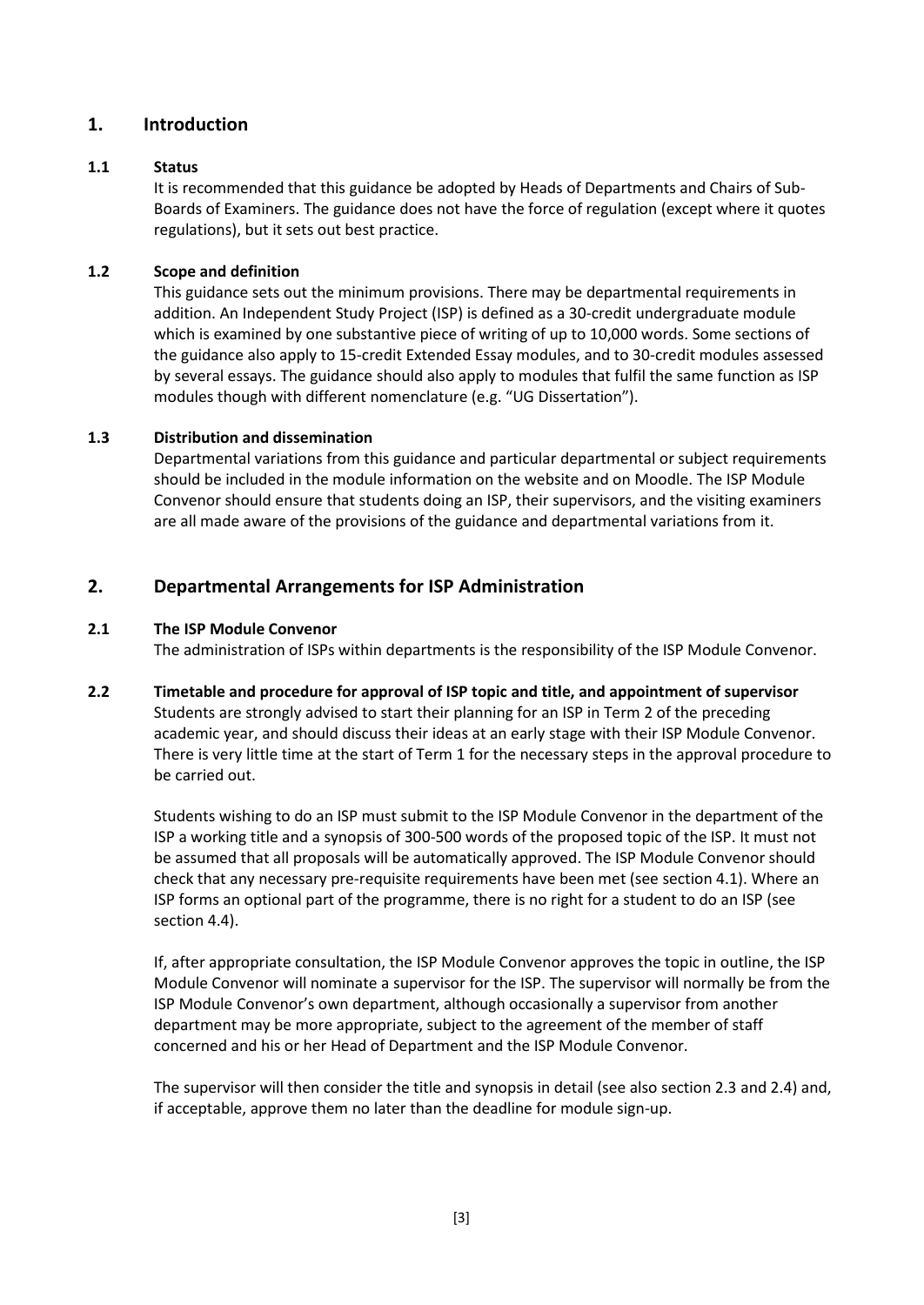### <span id="page-3-0"></span>**2.3 Statement on ethics**

The supervisor must certify by signing the appropriate form that the ethical aspects of the research for the ISP have been considered, and that the proposed research meets the requirements of the School's Statement on Ethics, the latest version of which may be found on the SOAS website[: https://www.soas.ac.uk/research/ethics/](https://www.soas.ac.uk/research/ethics/)

### <span id="page-3-1"></span>**2.4 Topic and scope of the ISP**

Supervisors should bear in mind that ISP topics should be chosen which students can complete within the normal timeframe. Complex topics which need extra time for completion should not be approved. Topics should not be approved which *require* a student to undertake fieldwork, unless fieldwork is already due to be undertaken as part of the degree course, or the ISP Module Convenor and/or supervisor are confident that the fieldwork plan is realistic and achievable for the student.

#### <span id="page-3-2"></span>**2.5 Change of topic or scope**

Students who wish to change the topic or scope of the ISP must consult their supervisor, with whom approval of such a change rests. In approving such changes, supervisors should be satisfied that students will still be able to complete the ISP within the normal time and submit it by the deadline for submission. The supervisor should inform the ISP Module Convenor of any substantial change of topic or scope.

## <span id="page-3-3"></span>**3. Definition and Requirements**

#### <span id="page-3-4"></span>**3.1 Definition**

An ISP is valued at 30 credits assessed by the submission of one substantive piece of writing of up to 10,000 words. The essay is on an approved topic of the student's choice, and may be based on original fieldwork (see 2.4), the critical analysis of documents and/or statistical materials, or an original synthesis of material derived from secondary sources.

#### <span id="page-3-5"></span>**3.2 Length**

The length of an ISP will be determined as part of the approval of the module and then published in the relevant module information on the website and on Moodle. The word count will include quotations, footnotes, titles, summaries and tables of contents but will exclude bibliographies and appendices. Appendices will not normally be marked and they must not include material essential to the argument developed in the main body of the work. Supervisors should give advice to students at an early stage on word length equivalence where the subject matter demands it (if necessary after consultation with the Chair of the relevant Sub-Board of Examiners). Examples are ISPs including large amounts of mathematical or musical notation. (See also the *[Word Count and Over-length Coursework Policy](https://www.soas.ac.uk/registry/degreeregulations/)*.)

#### <span id="page-3-6"></span>**3.3 Contact hours**

Students can normally expect to be given at least three opportunities to meet with their supervisor over the course of the academic year. In addition to individual supervision, there may be an option or a requirement to attend other classes.

#### <span id="page-3-7"></span>**3.4 Attendance at other classes**

The requirements for ISPs in some subjects may include attendance at classes to provide training in the design, preparation and writing of a research project. Failure to attend required classes without good cause may result in withdrawal of permission to proceed further with the ISP.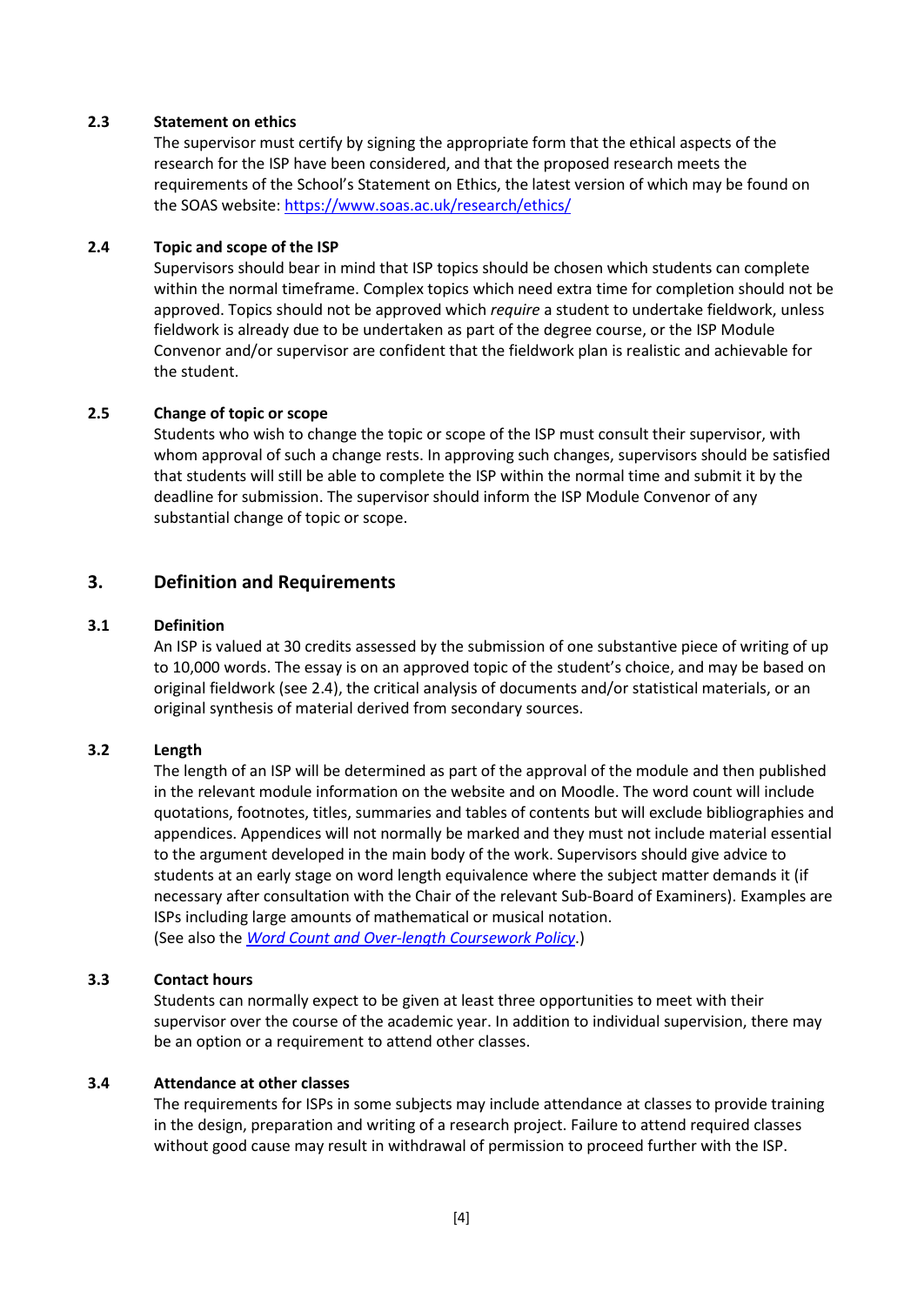Supervisors may in addition require or advise their ISP students to participate in relevant modules.

#### <span id="page-4-0"></span>**3.5 Drafts**

Supervisors may require submission of drafts in whole or part, and may stipulate a timetable for submission. Failure to submit drafts according to the timetable and without good cause may result in withdrawal of permission to proceed further with the ISP. Supervisors should not mark draft ISPs, either in part or in whole (see 7.1).

#### <span id="page-4-1"></span>**3.6 Method of preparation**

ISPs should be word-processed.

#### <span id="page-4-2"></span>**3.7 Scholarly apparatus**

ISPs should include a bibliography of works cited. They should follow the conventions of the appropriate discipline with respect to citations and style.

## <span id="page-4-3"></span>**4. Regulatory and Syllabus Requirements**

#### <span id="page-4-4"></span>**4.1 Prerequisites**

Students who wish to undertake an ISP should check in good time with the ISP Module Convenor in the relevant department whether there are any prerequisite requirements. These may take the form of specified modules which must have been passed (sometimes with a minimum mark), or a requirement that a certain number of modules should have already been passed in the subject of the ISP. Any such prerequisite requirements should be published in the module information on the website and on Moodle. ISP Module Convenors should check that any prerequisite requirements have been met before permitting a student to do an ISP (see section 2.2).

#### <span id="page-4-5"></span>**4.2 Year of study**

ISPs may be taken in a student's penultimate or final year. Some ISPs are specific to a particular year of study (e.g. a compulsory language year abroad), and others are restricted to the final year. The module information on the website and on Moodle should be consulted for details of such restrictions.

#### <span id="page-4-6"></span>**4.3 Compulsory, recommended and optional ISPs**

In some degrees an ISP is compulsory; in others an ISP is recommended. An ISP is optional in most degrees.

#### <span id="page-4-7"></span>**4.4 Entitlement to do an ISP**

Students do not have a right to do an ISP, unless the ISP forms a compulsory part of their programme as set out in the relevant documentation. The granting of permission to do an ISP is covered in the approval process (section 2.2).

#### <span id="page-4-8"></span>**4.5 Permitted maximum number of ISPs**

Students may take more than one ISP, subject to the following considerations

- ISPs may be taken only in the penultimate or final year
- No ISP may be taken twice in the same academic discipline

#### <span id="page-4-9"></span>**4.6 ISPs and two-subject degrees**

Students taking a two-subject degree may do an ISP in each of their two subjects, if they satisfy the approval procedure of section 2.2 and the constraints of section 4.5.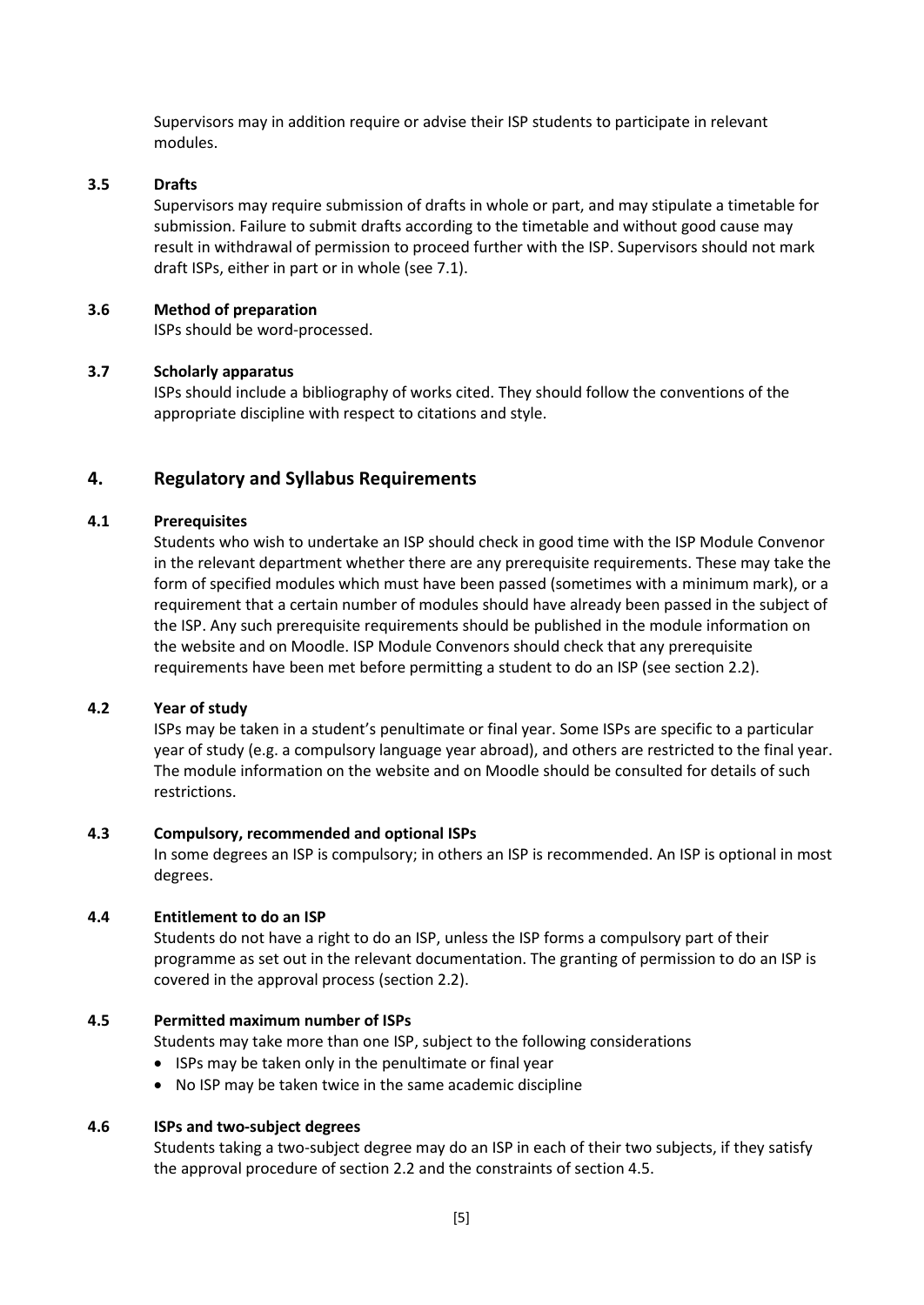## <span id="page-5-0"></span>**5. Compulsory ISP for Language Year Abroad Degrees**

## <span id="page-5-1"></span>**5.1 Approval procedure, timetable and appointment of supervisor**

The procedure for approval of ISP topic and title and appointment of supervisor for ISPs must be completed well before the student goes abroad, preferably no later than the early part of Term 3, before examinations start.

#### <span id="page-5-2"></span>**5.2 Method of supervision for ISPs supervised by a member of SOAS staff**

Students must keep in touch with the supervisor at regular (e.g. monthly) intervals, and report on progress made and difficulties encountered.

#### <span id="page-5-3"></span>**5.3 Procedure for ISPs supervised by a member of staff of a university abroad**

Some ISPs are supervised by a member of staff in a university overseas (e.g. for students of Arabic). The arrangements for these ISPs are set out in the scheme for the particular language year abroad.

#### <span id="page-5-4"></span>**5.4 Date and method of submission**

Departmental submission dates for ISPs, which may vary, will be set out in the module information on the website and on Moodle. Submission will be via Moodle.

#### <span id="page-5-5"></span>**5.5 ISPs and two-subject degrees**

Students registered for a two-subject degree in a language and a discipline may do a language ISP during their compulsory language year abroad, but not an ISP in the discipline subject. They may, however, do research and gather materials for an ISP in the discipline, which they may then take in the year after their language year abroad if approved as set out above.

## <span id="page-5-6"></span>**6. Submission Process**

## <span id="page-5-7"></span>**6.1 Date and method of submission**

Departmental submission dates for ISPs, which may vary, will be set out in the module information on the website and on Moodle. Submission will be via Moodle.

## <span id="page-5-8"></span>**6.2 Late submission**

Late submission is covered by the *[Coursework Submission Policy](https://www.soas.ac.uk/registry/degreeregulations/)*.

## <span id="page-5-9"></span>**6.3 Academic Misconduct and plagiarism (including 'self-plagiarism')**

Students are reminded that all work submitted as part of the requirement for any module at SOAS must meet the requirements of the *[Academic Misconduct Policy.](https://www.soas.ac.uk/registry/degreeregulations/)* By submitting the ISP students are agreeing to the following:

*"I have read and understood the regulation concerning plagiarism and I undertake:* 

- *that all material presented for examination is my own work and has not been written for me, in whole or in part, by any other person(s);*
- *that any quotation or paraphrase from the published or unpublished work of another person has been duly acknowledged in this ISP;*
- *that I have not incorporated in this ISP without acknowledgement any work previously submitted by me for any other module forming part of this or any other degree."*